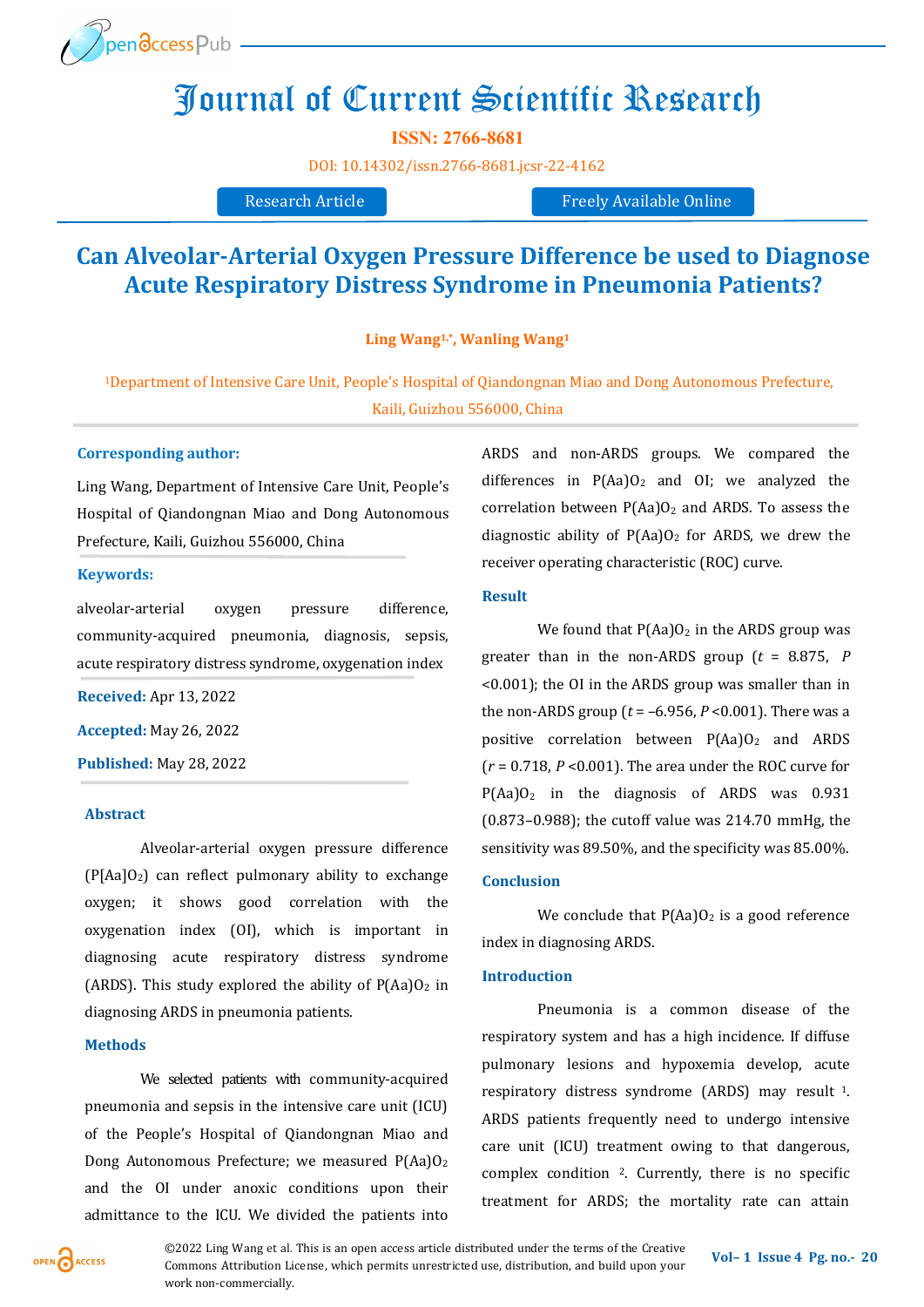

40%–50% 3-5. Early diagnosis and active, effective intervention measures are important toward improving the success rate. According to the Berlin definition, the oxygenation index (OI) constitutes an important indicator for the clear diagnosis and risk stratification of ARDS<sup>6</sup>; the OI can be used as a standard for clinical diagnosis and developing a guide treatment plan. Alveolar-arterial oxygen pressure difference  $(P[Aa]O<sub>2</sub>)$  is the difference between alveolar and arterial oxygen partial pressure; it can be used to accurately assess pulmonary ventilation and pulmonary oxygen uptake 7. ARDS presents the pathological features of diffuse pulmonary inflammation and dysfunctional oxygen exchange. Both  $P(Aa)O<sub>2</sub>$  and OI can reflect the state of pulmonary oxygen exchange. To provide a reference for clinical practice, the present study evaluated the effectiveness of  $P(Aa)O<sub>2</sub>$  in diagnosing ARDS in pneumonia patients.

#### **Material and Methods**

#### *Subjects*

We selected the study participants among 206 patients with community-acquired pneumonia (CAP) and sepsis who were admitted to the ICU of the People's Hospital of Qiandongnan Miao and Dong Autonomous Prefecture from January 1, 2016 to April 10, 2022. We excluded 22 patients with cardiac insufficiency, 18 with lung malignancy, and 10 with chest trauma; thus, 156 patients were enrolled in this study. They comprised 108 men and 48 women, aged 56–80 years (mean 69.74 ± 6.72 years); there were 76 cases of ARDS and 80 of non-ARDS.

#### *CAP Diagnostic Criteria*

The criteria were as follows: A, community onset; B, pneumonia-related clinical manifestations-(1) recent coughing, expectoration, or aggravation of original respiratory disease symptoms; (2) fever; (3) signs of pulmonary consolidation or audible moist wheezing; (4) peripheral blood leukocytes >  $10 \times 10^9$ /L or <  $4 \times 10^9$ /L; C, chest imaging showed new patchy infiltrates, consolidation of the lobe or segment, and ground-glass or interstitial changes. We were able to confirm the clinical diagnosis of CAP if we found any of criteria A–C and had excluded the following: pulmonary tuberculosis; pulmonary tumor;

noninfectious pulmonary interstitial disease; pulmonary edema; atelectasis; pulmonary embolism; pulmonary eosinophilic infiltration; and pulmonary vasculitis8.

# *Sepsis Diagnostic Criteria*

We followed the definition and diagnostic criteria of sepsis 3.0 jointly issued by the American Society of Critical Care Medicine and European Society of Critical Care Medicine <sup>9</sup>.

#### *ARDS Diagnostic Criteria*

The criteria were as follows: A, onset time within 1 week after known predisposing factors, new respiratory symptoms, or exacerbation of original symptoms; B, increased opacity of both lungs in chest imaging that could not be satisfactorily explained by pleural effusion, atelectasis, or nodules; C, pulmonary edema with respiratory failure that could not be accounted for by cardiac failure or fluid overload; D, hypoxemia with an OI ≤300 mmHg <sup>6</sup>.

# *Treatment*

We treated all patients with antibiotics according to standard practice; they received expectorants, anti-asthmatics, nutritional support, and mechanical ventilation as necessary. We undertook the timing and mode of ARDS mechanical ventilation according to guidelines for such ventilation 6,8.

# *Exclusion Criteria*

We excluded patients with complicated cardiac insufficiency, pulmonary poisoning, lung malignancy, and pulmonary trauma. We also excluded patients with incomplete data.

# *Measurements*

Patients were assessed for ARDS within 24 hours of ICU admission; we divided them into ARDS and non-ARDS groups. After patient admission to hospital, 2 ml of arterial blood was withdrawn under anoxic conditions; we immediately undertook blood gas analysis (REDU ABL800 blood gas analyzer, Denmark, according to manufacturer instructions) to determine  $P(Aa)O<sub>2</sub>$  and OI. We compared the two groups with respect to gender, age, and  $P(Aa)O<sub>2</sub>$  and OI levels. We examined the correlation



**©2022** Ling Wang et al. This is an open access article distributed under the terms of the Creative **Vol–1** Issue 4 Pg. no. - 21 Commons Attribution License, which permits unrestricted use, distribution, and build upon your work non-commercially.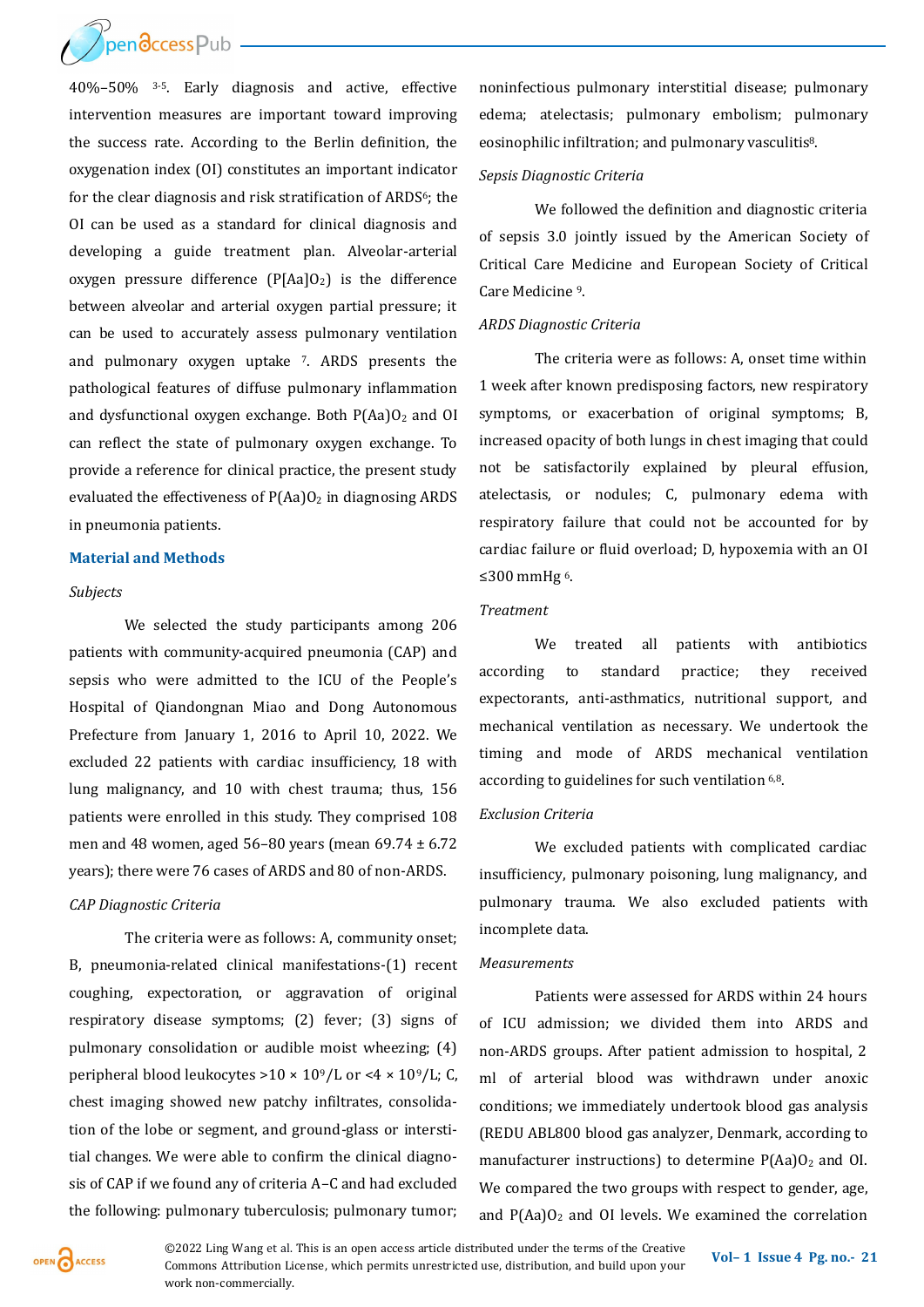pen**a**ccess Pub

between  $P(Aa)O<sub>2</sub>$  and ARDS. To analyze the diagnostic ability of  $P(Aa)O<sub>2</sub>$  for ARDS, we drew the receiver operating characteristic (ROC) curve.

#### **Statistical Analysis**

We employed SPSS 24.0 statistical software for data analysis. To test the normality of the measurement data, we applied the Kolmogorov-Smirnov method. We expressed the measurement data of normal distribution as mean ± standard deviation. We applied the following: an independent-sample *t* test for group comparison; the  $\chi^2$ test for count data; the Pearson correlation analysis for correlation between P(Aa)O<sub>2</sub> and ARDS; *r* for expression; and ROC curve analysis to assess the diagnostic ability of P (Aa)O2 for ARDS. We considered a *P* value below 0.05 statistically significant.

#### **Results**

We observed no significant differences in gender, age, P(Aa)O<sub>2</sub>, and OI between the two groups ( $\chi^2/t = 0.681$ , 0.461;  $P > 0.05$ ). P(Aa)O<sub>2</sub> in the ARDS group was greater than in the non-ARDS group (*t* = 8.875; *P <*0.001; OI in the ARDS group was smaller than in the non-ARDS group (*t* = –6.956; *P <*0.001. The differences were statistically significant (Table 1). Our ROC curve analysis showed that the area under the curve for the diagnostic ability of P(Aa) O<sup>2</sup> for ARDS was 0.931 (0.873–0.988). The cutoff value was 214.70 mmHg, the sensitivity 89.50%, and the specificity 85.00% (Figure 1).

| Table 1. Gender, age, $P(Aa)O_2$ , and OI in the ARDS and non-ARDS groups |                          |                     |                  |                      |                                 |
|---------------------------------------------------------------------------|--------------------------|---------------------|------------------|----------------------|---------------------------------|
| group                                                                     | Number of<br>cases $(n)$ | Male/Female $(n/n)$ | Age(year)        | $P(A-a)O2$<br>(mmHg) | O[(mmHg)]                       |
| ARDS group                                                                | 76                       | 56/20               | $70.11 \pm 7.32$ | $314.28 \pm 108.37$  | $140.53 \pm 68.79$ <sup>*</sup> |
| non-ARDS group                                                            | 80                       | 52/28               | $69.40\pm 6.17$  | $132.55 \pm 66.1$    | 342.58±60.53                    |
| $\chi^2/t$ value                                                          |                          | 0.681               | 0.461            | 8.875                | $-6.965$                        |
| P value                                                                   |                          | 0.280               | 0.646            | 0.000                | 0.000                           |
|                                                                           |                          |                     |                  |                      |                                 |

Note:  $*$  compared with the non-ARDS group, P < 0.01



OPEN CACCESS

**©2022** Ling Wang et al. This is an open access article distributed under the terms of the Creative **Vol–1** Issue 4 Pg. no.- 22 Commons Attribution License, which permits unrestricted use, distribution, and build upon your work non-commercially.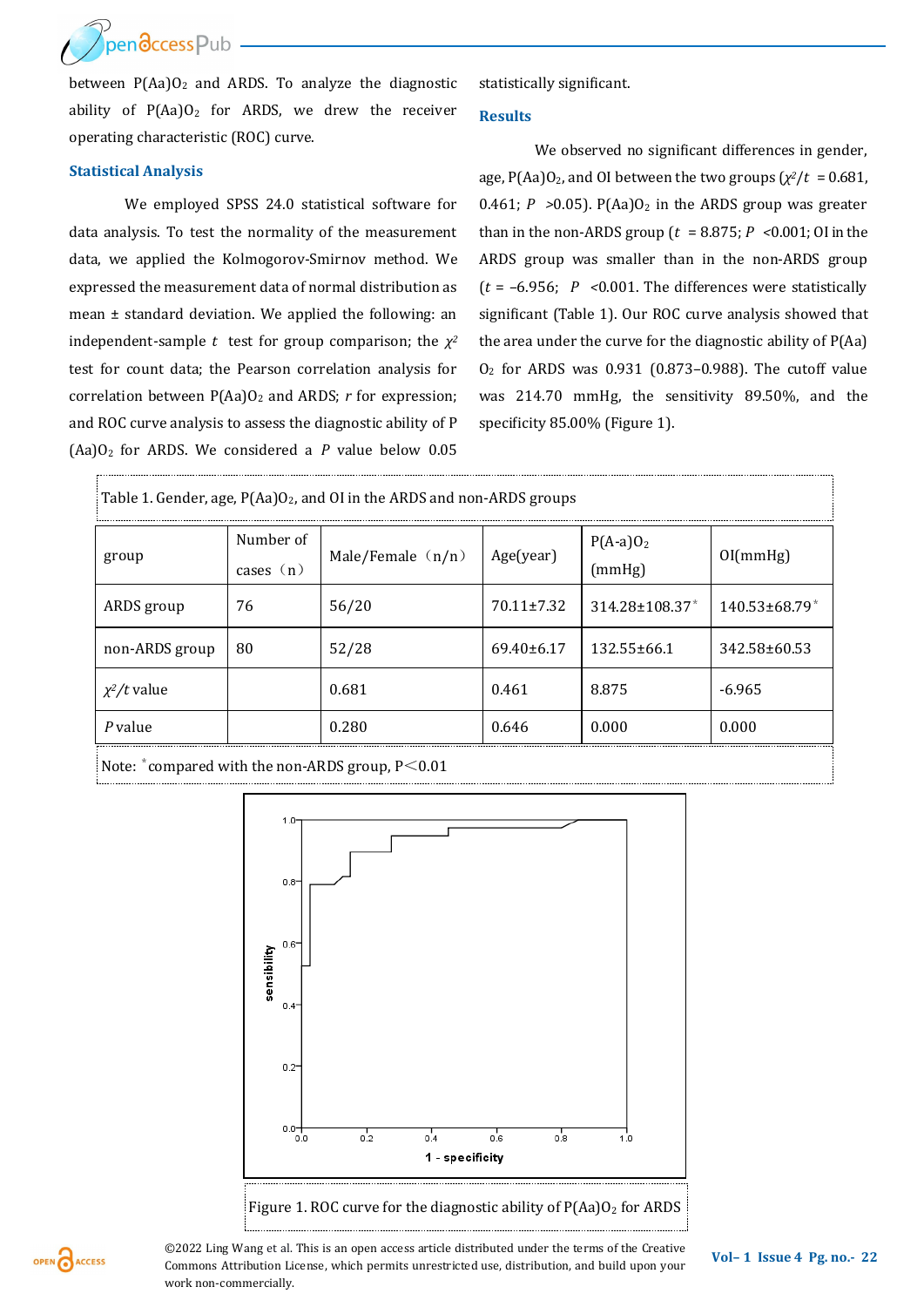

# **Discussion**

Serious lung inflammation in sepsis patients may directly lead to pulmonary injury. It can arise as an inflammatory response to pulmonary capillary endothelial cells and alveolar epithelial cells damaged by a significant increase in alveolar capillary wall permeability; it may spread extensively in the lung and produce pulmonary interstitial edema 10-14. The result can be impaired oxygen exchange, lung compliance, and significantly reduced pulmonary function 15. ARDS is clinically characterized by stubborn hypoxemia. ARDS is a common cause of death among ICU patients with severe pulmonary infection; the fatality rate is high and treatment is difficult<sup>16</sup>. Reportedly, most patients who recover suffer severe sequelae 17-18, which makes it difficult for them to lead normal lives. For ARDS patients with severe pulmonary infection, timely effective preventive measures, appropriate determination of ARDS status, and well-timed effective intervention are key to successful treatment 3. ARDS patients have an imbalance between ventilation and blood flow ratio, resulting in a decreased respiratory quotient; simultaneously, there is reduced arterial oxygen partial pressure, leading to an increase in  $P(Aa)O<sub>2</sub>$  19-20. Studies have shown that  $P(Aa)O<sub>2</sub>$  can accurately reflect ARDS patients' intrapulmonary shunt and diffuse dysfunction;  $P(Aa)O_2$  can precisely evaluate pulmonary gas exchange capacity, which correlates well with pulmonary oxygen level and function  $7,21$ . Thus, monitoring  $P(Aa)O<sub>2</sub>$  can help evaluate dynamic changes in pulmonary lesions in ARDS patients, which is advantageous in individual management of ARDS.

As a common diagnostic and risk stratification indicator for ARDS, OI provides a reference for medical treatment  $22$ . In the present study,  $P(Aa)O<sub>2</sub>$  correlated negatively with OI ( $r = -0.555$ ,  $P < 0.001$ ), indicating that P  $(Aa)O<sub>2</sub>$  has diagnostic ability for ARDS. This investigation showed that when  $P(Aa)O_2$  was greater than 214.70 mmHg, the sensitivity and specificity of  $P(Aa)O<sub>2</sub>$  were 89.50% and 85.00%, respectively, in diagnosing ARDS; this finding underlines the clinical value of  $P(Aa)O<sub>2</sub>$  in such diagnosis.  $P(Aa)O<sub>2</sub>$  is appropriate owing to the pathology of ARDS, which is an oxygen exchange disorder caused by

inflammation:  $P(Aa)O_2$  has high sensitivity in reflecting pulmonary oxygen exchange. Some studies have reported the significance of  $P(Aa)O<sub>2</sub>$  for ARDS. Wang and Associates suggested that  $P(Aa)O_2$  can provide a clear early warning for ARDS in patients with severe pneumonia  $23-24$ . P(Aa)O<sub>2</sub> can be used for the stratified diagnosis and guiding treatment of ARDS patients 25. Yang et al. suggested that P  $(Aa)O<sub>2</sub>$  may play an important role in indicating the severity of ARDS in patients with pulmonary infection; it can also be used to assess the risk of fatality  $26$ . P(Aa)O<sub>2</sub> may be employed as an important reference indicator for judging clinical efficacy. Zhang et al. found that  $P(Aa)O<sub>2</sub>$ dynamic monitoring was effective in making a dynamic assessment for pulmonary disease and could be used to guide clinical treatment 27. Yu et al. <sup>20</sup> and Shen et al. <sup>28</sup> suggested that  $P(Aa)O<sub>2</sub>$  can guide the withdrawal of mechanical ventilation in ARDS patients. The clinical application of  $P(Aa)O<sub>2</sub>$  for ARDS patients was confirmed in the present study.

Some limitations of this study deserve mention. We had relatively few cases, and we selected only sepsis patients from one central ICU; their conditions were quite severe, so there could have been some significant deviation in the cutoff value we determined. We measured  $P(Aa)O<sub>2</sub>$  directly by blood gas analysis with arterial blood, which was simple, convenient, and repeatable. However, whether  $P(Aa)O<sub>2</sub>$  is as convenient a measure as OI requires further prospective clinical studies regarding the ability to assess ARDS and its practicability.

## **Conclusion**

 $P(Aa)O<sub>2</sub>$  is a good diagnostic index for pneumonia patients with ARDS complications.

#### **Declarations**

#### **Competing Interests**

The authors have no conflicts of interest to declare

#### **Funding**

Guizhou Science and Technology Support Plan ([2020] 4Y139);Qiandongnan Miao and Dong Autonomous Prefecture Science and Technology Support



**Vol– <sup>1</sup>Issue 4 Pg. no.-<sup>23</sup>** ©2022 Ling Wang et al. This is an open access article distributed under the terms of the Creative Commons Attribution License, which permits unrestricted use, distribution, and build upon your work non-commercially.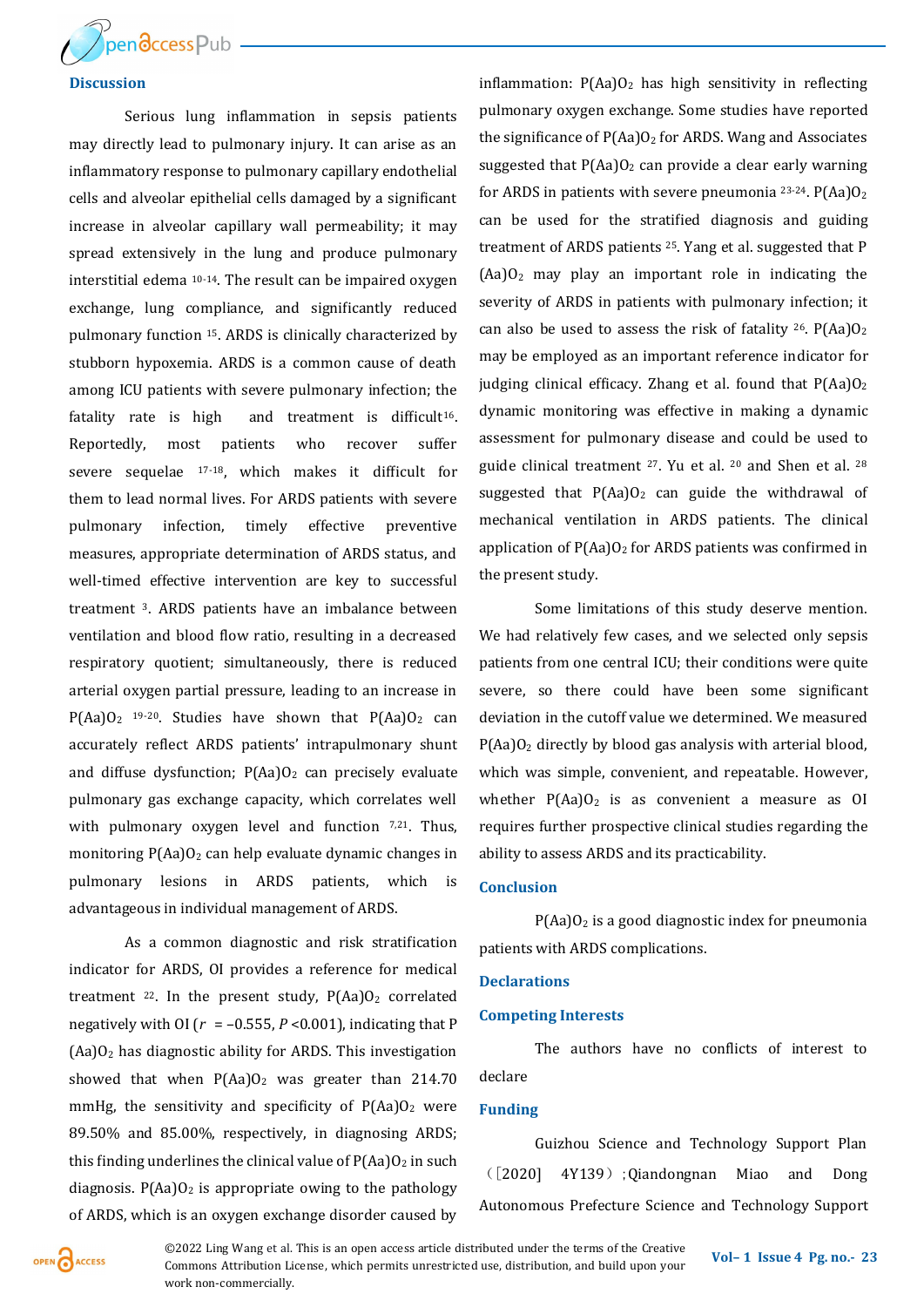Ppendccess Pub

Plan ([2021]12); Cultivation of High-Level Innovative Talents in Guizhou Province

# **Ethical Approval**

The research was approved by the medical ethics committee of the people's Hospital of Qiandongnan Miao and Dong Autonomous Prefecture.

# **References**

- 1. Zhao JJ, Zhou XM, Yao L, Analysis of the risk factors of acute respiratory distress syndrome in patients with severe pneumonia in intensive care unit. Chinese Journal of Respiratory and Critical Care Medicine,2018,17(06):561-564. DOI:10.7507/1671- 6205.201801035
- 2. Schmickl CN, Biehl M, Wilson GA, Gajic O. Comparison of hospital bortality and long-term survival in patients with acute lung injury/ARDS vs cardiogenic pulmonary edema.Chest, 2015,147(3): 618-625. DOI:10.1378/chest.14-1371.
- 3. Sweeney RM, Mcauly DF. Acute respiratory distress syndrome. Lancet, 2016, 388(10058): 2416-2430. DOI:10.1016/S0140-6736(16)00578-X.
- 4. Chinh LQ, Manabe T, Son DN, Chi NV, Nguyen DA. Clinical epidemiology and mortality on patients with acute respiratory distress syndrome (ARDS) in Vietnam. PLoS ONE, 2019, 14(8):e0221114. DOI:10.1371/journal.pone.0221114.
- 5. Wang Y, Huang D, Liang ZA. Procalcitonin-to-albumin ratio as a prognostic marker in acute respiratory distress syndrome patients: a retrospective cohort study, Chinese Journal of Respiratory and Critical Care Medicine,2020,19(03):38-43. DOI: 10.7507/1671-6205.201907077.
- 6. Hagens LA, Heijnen NFL, Smit MR, Schultz MJ, Bos LDJ. Systematic review of diagnostic methods for Acute Respiratory Distress Syndrome. ERJ Open Research, 2020:00504-2020. DOI:10.1183/23120541.00504- 2020.
- 7. Lei H, Tong L, Lei X, Xiao MH, Da WD, Zhi BL, Xin JG. Performance of multiple risk assessment tools to predict mortality for adult respiratory

distress syndrome with extracorporeal membrane oxygenation therapy: an external validation study based on chinese single-center data. China Med J (Engl), 2016, 129(014): 1688-1695. DOI:10.4103/0366-6999.185871.

- 8. Emergency Physicians Branch of the Chinese Medical Doctor Association, Expert consensus on clinical practice of acute severe pneumonia in China, Chinese Journal of Critical Care Medicine, 2016, 36(002):97-107. DOI:10.3969/j.issn.1002- 1949.2016.02.001.
- 9. Jean-Marc C, Fabrice C. From septicemia to sepsis 3.0—from Ignaz Semmelweis to Louis Pasteur. 2019, 20(5):371-382. DOI:10.1038/s41435-019-0063-2.
- 10. Rhodes A, Evans LE, Alhazzani W, et al. Surviving sepsis campaign: international guidelines for management of sepsis and septic shock. Critical Care Med, 2017, 45(3): 304-377. DOI:10.1007/s00134-017 -4683-6.
- 11. Duan J, Understanding of the guideline of mechanical ventilation in patients with acute respiratory distress syndrome (trial). Journal of Chongqing MedicalUniversity,2017,42(01):76-78. DOI:10.13406/ j.cnki.cyxb.001143.
- 12. Wang ZY , Li T , Wang CT , Xu L, Gao XJ. Assessment of 1-year outcomes in survivors of severe acute respiratory distress syndrome receiving extracorporeal membrane oxygenation or mechanical ventilation: A prospective observational study. China Med J(Engl), 2017, 130(010): 1161-1168. DOI:10.4103/0366- 6999.205847.
- 13. Zhou LL, Zhang XM. A review of studies on the pathogenesis and preclinical drug therapy of acute respiratory distress syndrome. Chinese Critical Care Medicine, 2020(03): 378-381. DOI:10.3760/ cma.j.cn121430-20200107-00111.
- 14. Vignon P, Evrard B, Asfar P, Busana M, Calfee CS, Coppola S, Demiselle J, Geri G, Jozwiak M, Martin GS. Fluid administration and monitoring in ARDS: which management?. 2020, 46(12): 2252-2264.

OPEN CACCESS

**©2022** Ling Wang et al. This is an open access article distributed under the terms of the Creative Vol–1 Issue 4 Pg. no.- 24 Commons Attribution License, which permits unrestricted use, distribution, and build upon your work non-commercially.